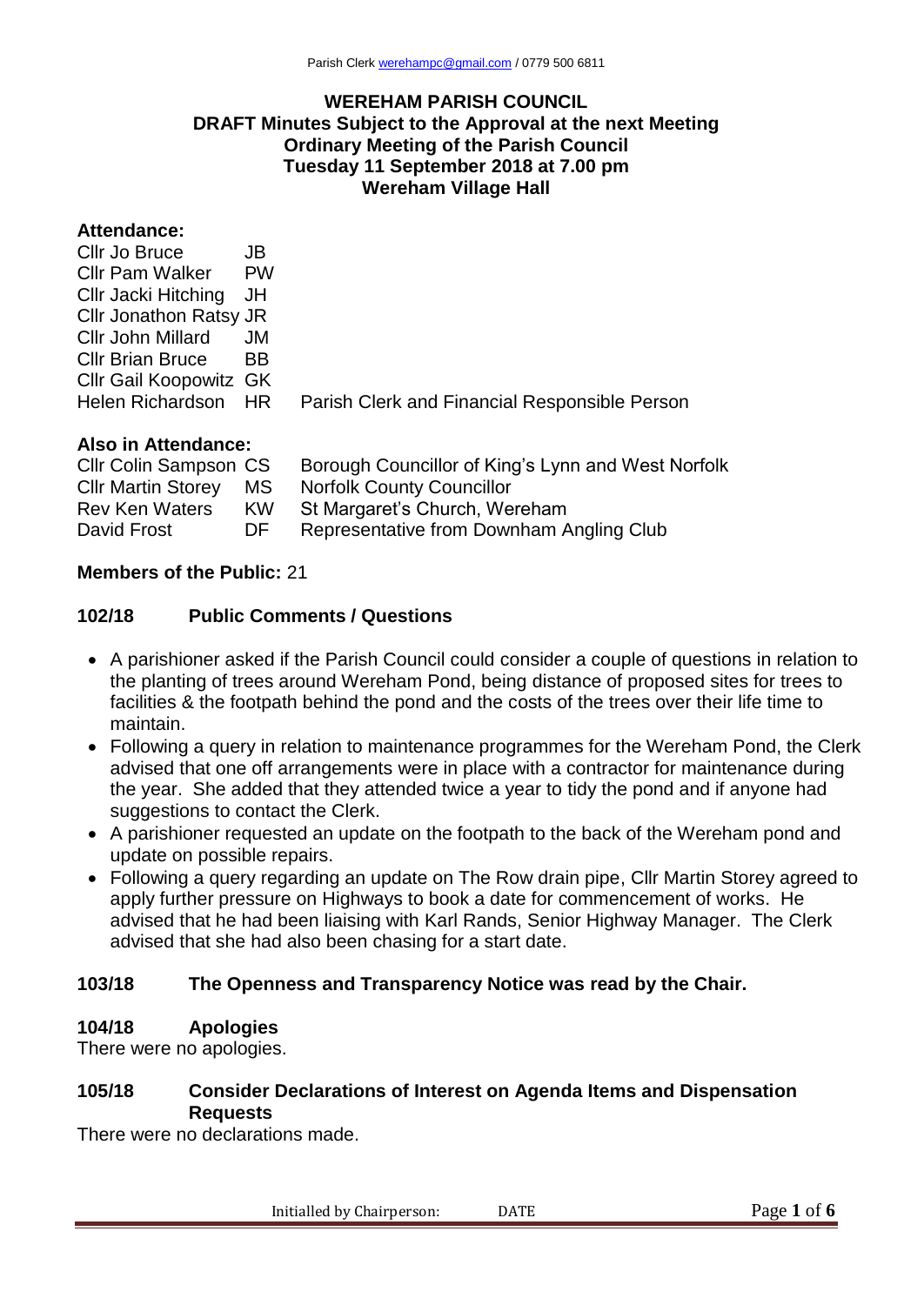# **106/18 Minutes of the Meeting dated 2 July 2018**

The minutes of the Ordinary Parish Council Meeting held on 2 July 2018 were approved. *Prop. JH, 2nd JR; All agreed.*

The Clerk's report including matters arising was noted.

# **107/18 Wereham Village Hall Update**

JM advised that bookings were coming fast for the new village hall. Overall it was going well and the old hall was up for auction on Thursday 13 September. He advised that funding was coming through and financially was going well. The Chair advised that it was all good news.

# **108/18 Welfare of Wereham Pond Fish – Representative from Downham Angling Club Attending**

David Frost attended from the Downham Angling Club to discuss the welfare of the fish in the Wereham Pond and offer suggestions to the Parish Council of what could be done to improve this. It was noted that high temperatures during the summer months had been difficult for the fish, and David had contacted the Environment Agency who attended and confirmed all was okay but if needed would attend and provide an aerator. He shared that recent fish he had seen caught looked heathy and if there was a need to rehome some of the fish the Downham Angling Club could assist if needed in future when one of their lakes was repaired, as well as some arrangement in regard to costs involved. He added that in order to move fish the Environment agency required that 10 fish of species be killed for testing before any could be moved but perhaps this could be negotiated with them due to the low numbers of each type of fish making this unviable to action. It was acknowledged that movement of fish and de-silting of the pond was very costs running into thousands. David advised that this year had been very hot and was not good for the fish, and because of the algae there would have been plenty of oxygen in the day, and then a sharp drop in the evening making it difficult for the fish, he advised that aeration would help but the depth further complicated matters. He advised that conditions would improve for the fish if there was consideration to add extra water. The Chair suggested raising the water level by 3 inches and liaising with those who live around the pond to monitor it, BB agreed to action. The Clerk agreed to ask the Environment Agency what their views were on movement of fish with such small stocks.

# **109/18 Tree Planting Around the Pond**

The Parish Council had agreed placement of three trees around the pond in July and asked the Clerk to seek advice from its Arboriculturalist and the Borough Council's Tree Officer. Further to a public comment the Clerk agreed to check location of over ground and underground facilities and pipework in the areas to be planted. Arboriculture advise and that from the Borough Council on planting of trees would continue over the course of the project. The Chair shared that it was difficult to quantify the cost of trees over their lifetime but it was felt by the Parish Council that there was a duty to replace trees that are removed in a conservation area for future generations. The Arboriculture Officer who conducts all tree work in the village and agreement with the Borough Council's tree officer, sent information on recommended tree types that were all native species. The Chair proposed (after Parish Council viewing of examples) that the Parish Council order two Hornbean trees, one to be planted on grass around the pond near the outlet drain and a second to go over the far side of the pond near the while railings on the side of the pond, and a third tree to be a Swamp Cypress to be planted on the pond grass area to the right of the village sign when looking at it, but on the basis that full checks were carried out with utilities by the Clerk. The Chair further proposed that the three trees to be purchased to be smaller sized to save costs and as the Arboriculture Officer advised that a tree would establish better this way, and to plant late autumn/ October as per advice to get them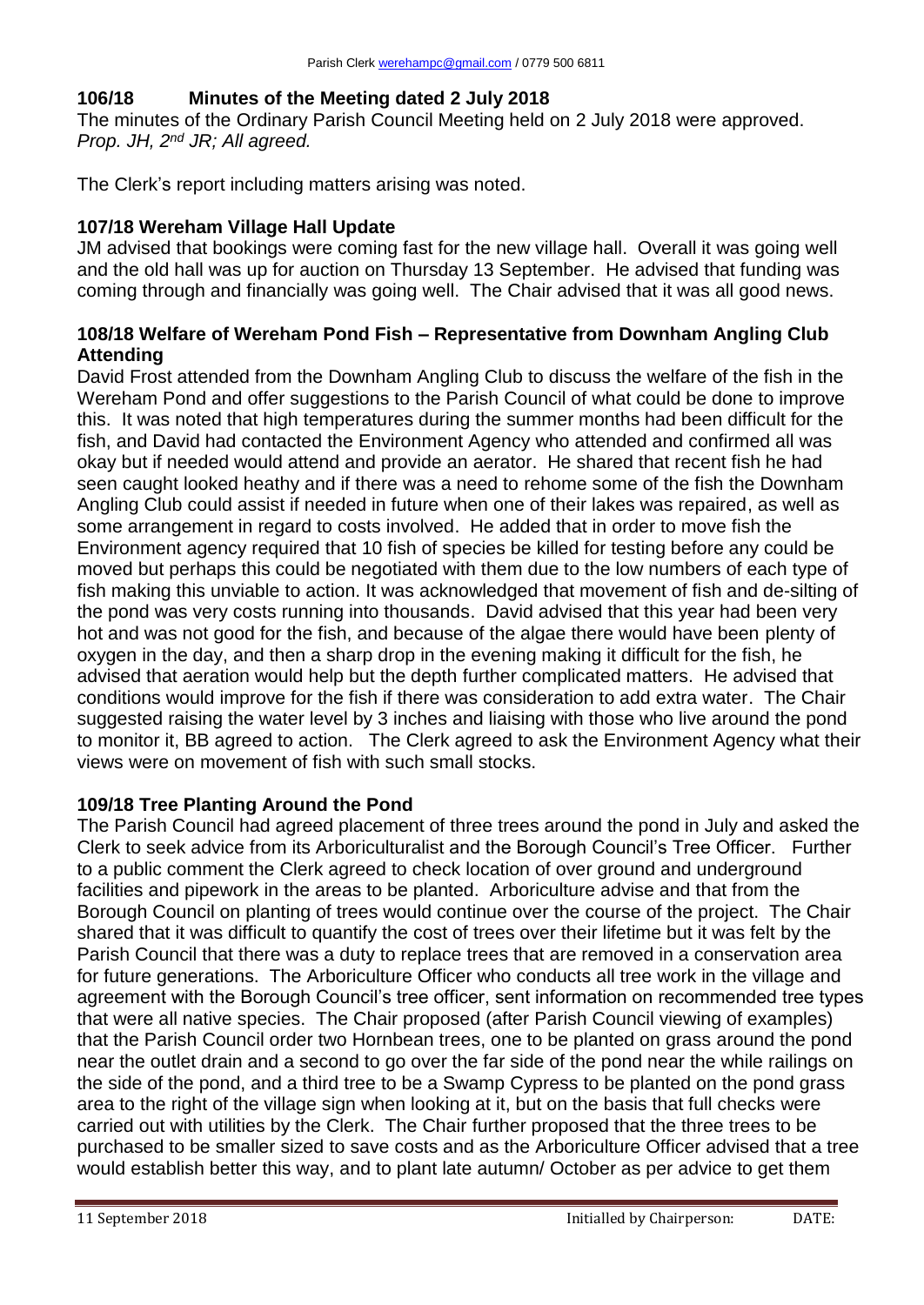established. The Clerk agreed to source different prices of sized trees from local nurseries and vote on email for cost. GK agreed to monitor and look after the trees when planted.

*Cllr Martin Storey left the meeting at this point.*

As per proposals made by the Chair in this minute, plus approval for the Clerk spend up £500, JH seconded, all agreed.

## **110/18 Maintenance of St Margaret's Church Clock – Rev Ken Waters attending**

Rev Ken Waters advised that some of the work to the church tower had been completed, and any person within the tower working or volunteering was covered under their insurance. He agreed to leave a copy of the insurance for files. It was agreed that no servicing would be commissioned until work to repair the floor was completed and inspected. The Clerk agreed to add on the November agenda.

## **111/18 Wildflower Planting in St Margaret's Churchyard**

PW agreed to progress a trial area in the Churchyard with the PCC. GK passed on information from Norfolk Wildlife Trust for sharing with the church, it was noted that a parishioner had advised that they would wish to help with purchasing of seeds if required. The Chair shared that we liaise with PW 12-18 months' time to see how the trial area went.

## **112/18 Multi Goal Equipment Movement / Purchase of Goals/Basketball Nets**

The Parish Council received quotes for goals and basketball hoops suitable for installation on the playing field and confirmed that they were costing as much as to move the multi-sports unit. The Parish Council noted that it needed to be aware of the costs involved and how it may not benefit spending what was required for the whole village and to not progress further.

### **113/18 Replacement of Street Light on Church Road**

JR agreed to liaise with the contractor on remaining two lights for replacement.

# **114/18 Parish Partnership Funding 2019/20**

The Chair shared that a request for dropped kerbs had been sent to the Clerk but there were no other identified applications for the funding currently. The Clerk and BB agreed to scan the route at Queens Close for accessibility and discuss again in November.

# **115/18 Cemetery Path Re-gravel**

The Clerk advised three quotes had been received. Cllr Colin Sampson advised that shingle can be hard to negotiate with wheel chairs and buggies. BB advised that spraying was due to be done. The Clerk agreed to go back to one of the quotes and ask what depth it was as only wanted a light covering and add to November meeting.

### **116/18 Cemetery Grounds Maintenance Quotes**

It was agreed for JH to inspect works quoted for that was identified at the previous meeting.

# **117/18 Cemetery Memorials**

Following a letter received by a memorial owner, the Clerk explained the steps taken by the Parish Council to resolve unsafe memorials identified following a qualified inspector visiting the cemetery. There were no next of kin details for most memorials effected, even with contacting funeral directors and stone masons. The Clerk advised that more families had come forward since laying them down. The Chair advised that it was good that contact details for some memorial owners were now on file, and if anyone else wished to come forward to share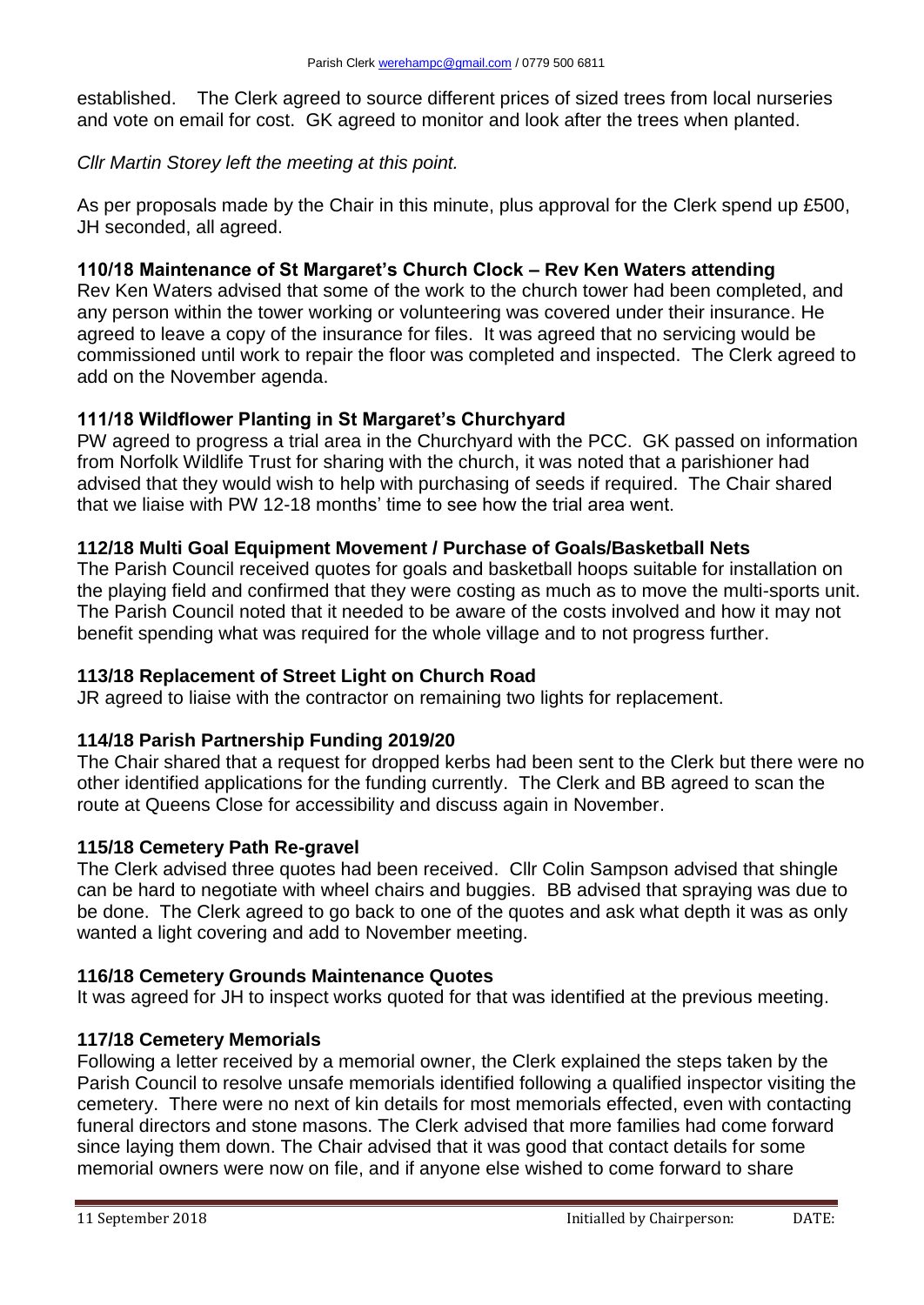responsibility of memorials in Wereham to come forward, as well as when changing addresses to contact the Clerk.

## **118/18 Playing Field and Play Area Work**

It was agreed to defer whilst JH inspected.

# **119/18 World War One Commemorations Update and Remembrance Day Wreath**

The Chair proposed to purchase a wreath, seconded GK, all agreed. A resident who usually purchased wreaths had agreed to arrange. There had been an invitation to the Parish Council to attend the commemoration event which the Chair agreed to attend and read the roll of honour.

# **120/18 Campaign to Protect Rural England Letter - Norfolk Alliance Update**

The Parish Council noted the correspondence.

## **121/18 Application for Goods Operating Licence – Sheeps Hill Farm, Flegg Green**

Following representations from residents to the Parish Council during the meeting, the Chair agreed to support the reassigning of the weight restriction of Flegg Green with Highways, and write to the traffic commissioner with this issue and convey concerns of residents though it was understood that it was unable to a representation, all were agreed.

## **122/18 Bi-Monthly Risk Assessment Inspection**

Cllr Pam Walker advised

- Play area looked fine no problem with tiles and all paint work done.
- Grass was fine.
- Lots of mole activity near fence of play area though the contractor was working on them ongoing.
- A lot of litter from fayre that needed tidying up on the edge.
- Village hall gravel area near wall had lots of weeds.
- It was noted following a comment by a member of the public, the Parish Council confirmed that Norfolk County Council had confirmed that they were not going to adopt the footpath around the pond and upon inspection it was agreed that the path was not in a condition which would warrant costs to repair.
- BB had repaired the small gate at the church, which now looked great and thanked him.
- The church wall had been repaired and had done a magnificent job and was now finished.

### **123/18 Highways Rangers and Handyman Jobs**

The Clerk agreed to ask the rangers when they email to clean the paths. The Clerk agreed to report the blocked drain again on The Row. GK thanked the Clerk for keeping on top of getting highways in to cut the grass around the village.

### **124/18 To Nominate from the PC to the Wereham Fuel Allotment Charity**

It was resolved that BB would represent the Parish Council on the above charity.

## **125/18 Cemetery Fees (annual)**

It was agreed to amend fees as follows:

Purchase of Grave/Plot amend from £100 to £175 (Parishioner)

Purchase of Grave/Plot amend from £200 to £350 (non-parishioner with a demonstrable tie) Interment /Burial Fee Over 18 years old amend from £150 to £200 (parishioner)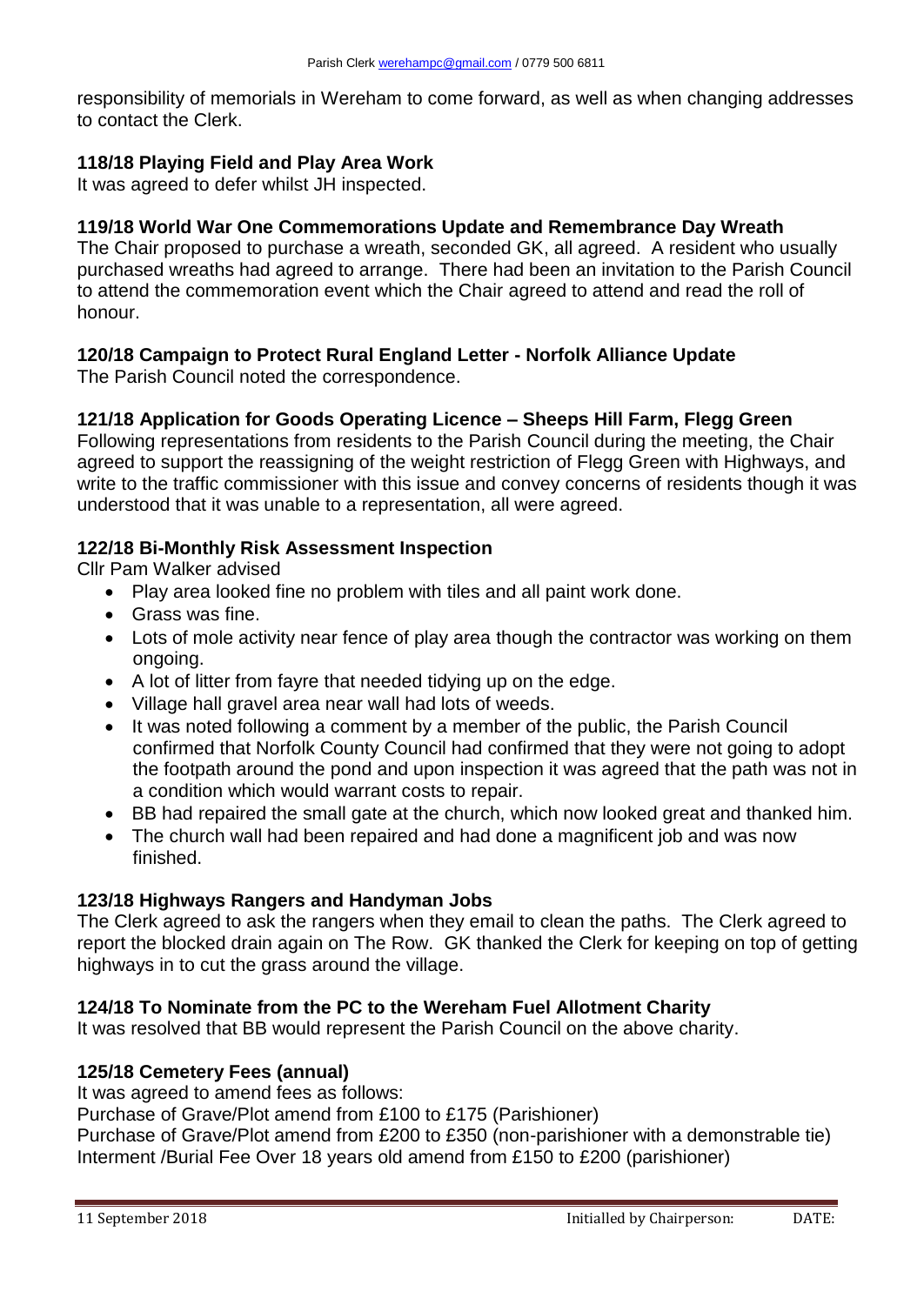Interment /Burial Fee Over 18 years old amend from £300 to £400 (non-parishioner with a demonstrable tie)

Memorial Approval fee Additional Inscription amend from £45 to £60 (parishioner) Memorial Approval fee Additional Inscription amend from £90 to £120 (non-parishioner with a demonstrable tie)

Proposed by Chair, seconded by GK, all agreed.

# **126/18 Speed Management Sign (SAM2) Bluetooth Upgrade**

It was agreed not to spend money on upgrading to Bluetooth we would simply stop downloading the data. The Clerk agreed to find out how much new brackets are and if they come in at less than £80 each to buy and if not add to the next agenda due to it being a health and safety issue.

*Cllr Gail Koopowitz left the meeting.* 

# **127/18 Adoption of Anti-Harassment and Bullying Policy (2018-21)**

It was agreed to approve as presented, prosed by Chair, seconded by JH, all agreed

## **128/18 Adoption of Working Party Terms of Reference (2018-21)**

It was agreed to approve as presented, prosed by Chair, seconded by JH, all agreed. The Clerk agreed to ensure that wording was consistent throughout.

## **129/18 Review of Grant Policy (2018-21)**

It was agreed to approve as presented, prosed by Chair, seconded by JH, all agreed

### **130/18 Decisions to Note only:**

**18/00129/TREECA** Wereham Back Lane Wereham Norfolk - Conifer hedge – Reduce to 3m in height and push back sides away from footpath and road approx 2m within Conservation Area Tree Application - No objection. 1 August 2018. Delegated Decision

**18/00782/F** Wereham Row Cottage The Row Wereham King's Lynn Norfolk PE33 9AY Two storey and single storey extensions and alterations to dwelling. Application Permitted. 20 July 2018. Delegated Decision

# **131/18 Finance**

The Accounts to month ending July 2018 and August 2018 had been provided to the Parish Council including the cheques to be signed and payments approved in accordance with what is shown below:

| Clerk Wages - July                                 | <b>SO</b>          | 204.68  |
|----------------------------------------------------|--------------------|---------|
| <b>CGM</b>                                         | 100923             | 468.27  |
| Wereham VH Hire                                    | 100926             | 98.00   |
| HM - Weeds around pond                             | 100927             | 27.00   |
| <b>Clerk Wages - August</b>                        | <b>SO</b>          | 204.68  |
| HMRC - July and Aug                                | 100929             | 95.80   |
| Clerk Wages and Exp - Aug. Setp                    | 100928             | 10.73   |
| <b>EON</b> - Streetlights                          | <b>DirectDebit</b> | 62.62   |
| <b>EON</b> - Streetlights                          | <b>DirectDebit</b> | 62.62   |
| Streetlight LED Upgrade and Annual Maintenance Fee | 100924             | 1668.00 |
| <b>CHT - Annual Def Support</b>                    | 100925             | 151.20  |
|                                                    |                    |         |